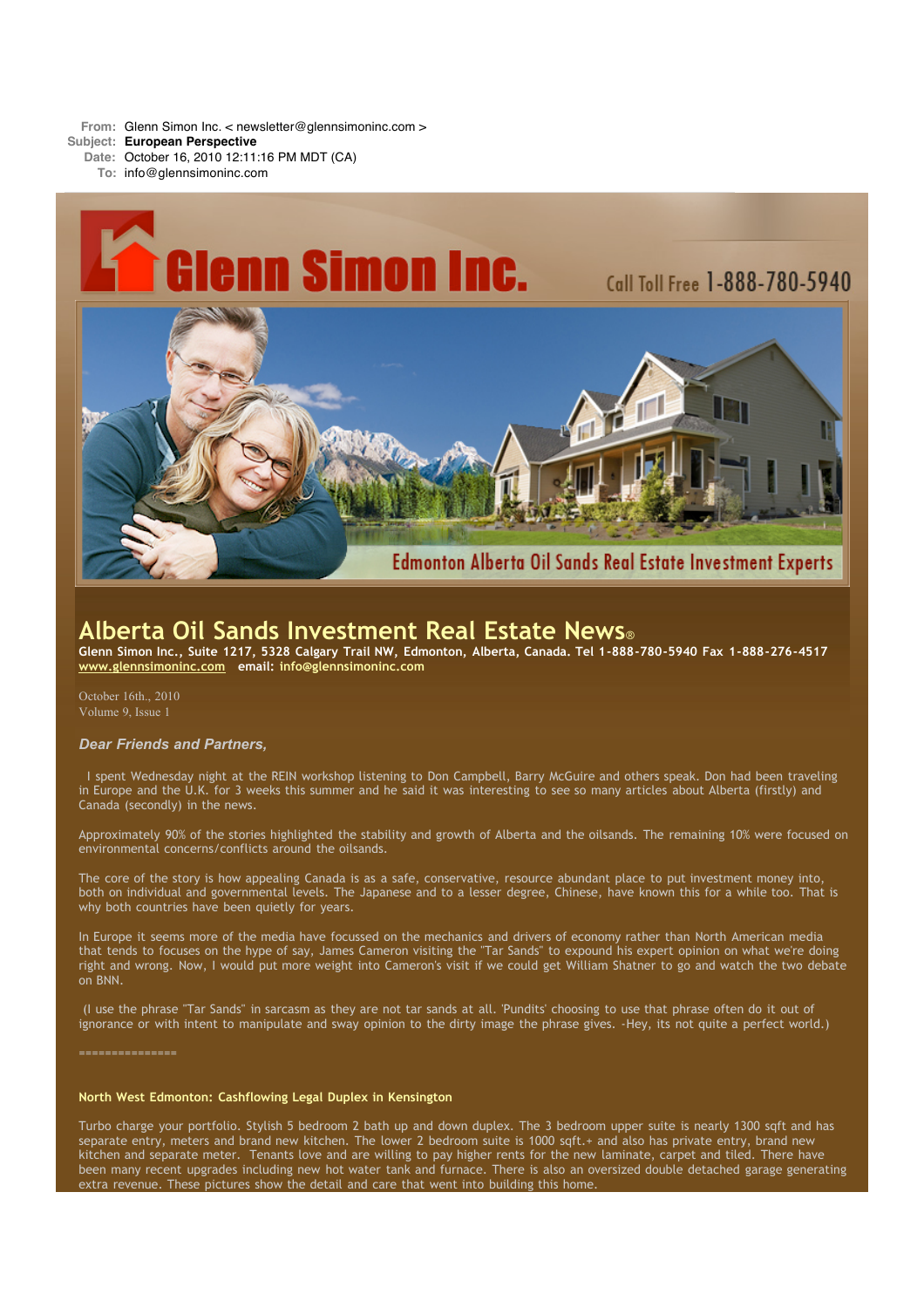Comes complete with great tenants making this a totally turn-key property for you. Convenient North West/Central area with easy access to LRT, Downtown and Ring Road. Excellent neighborhood that demands high resale value and rents. HUGE upside potential due to the great purchase price, strong economic fundamentals and the proximity of this home in relation to Edmonton's mature NW.

Produces **[\\$202](http://www.glennsimoninc.com/featured_detail.php?id=75)** positive cash flow per month using an investor's mortgage plan - taking advantage of current low rates.

Poised for massive growth. These 2 suites rent for top dollar and have everything arranged, including financing structure and incredible tenants. Your investment includes: financial analysis, professional inspection, insurance, financing set-up, legal fees, basic accounting, reserve fund, CMA, bi-annual statements, strategic market planning to ensure successful entry and exit, plus much more!

#### Purchase price: \$349K Total [Investment:](http://www.glennsimoninc.com/featured_detail.php?id=75) \$80.7K. Your Estimated 5 Year Profit \$42.1K. Your pre-tax Total ROI is 56% or 11% **per year + \$202 Cash Flow in Your Pocket Every Month**

"Get into action and realize secure, long-term profits"

Already producing a great RETURN. Visit [HERE](http://www.glennsimoninc.com/featured_detail.php?id=75) for the full FEATURE sheet and call 1-888-780-5940 to get started.

-Please remember: All investments carry RISK. Be sure to seek your own independent legal advice-

#### **Alberta On The Sunny Side Of Variable Globe Forecast**

Ray Turchansky, Freelance, Edmonton Journal. October 8th, 2010

Investors face an evolving new world order as governments globally face a tug of war between political survival and social upheaval resulting from moves to stem the recent financial crisis.

Todd Hirsch, senior economist with ATB Financial, foresees a period when Germany and India rise in economic power, the United States stagnates and northern Alberta recovers more strongly than the region south of Red Deer. READ [MORE](http://www.edmontonjournal.com/business/Northern+Alberta+sunny+side+variable+global+forecast/3642803/story.html)

#### **City Hall Jumps Into Underground Economy Call for proposals seeks proprietors for retail kiosks at downtown LRT stations**

Bill Mah, Edmonton Journal. October 6th 2010

EDMONTON - Edmonton's economy is set to grow underground.

The City of Edmonton issued a request for proposals Tuesday from people or companies interested in setting up kiosks at three underground light-rail transit stations -- Central, Bay/Enterprise Square and Corona.

"This is the start of what's going to happen in the future with the expansion of the LRT on the north line, the southeast LRT and the west LRT," said Troy Shewchuk, a strategic planning officer with Edmonton Transit. GRAB THIS [STORY](http://www.edmontonjournal.com/business/City+hall+jumps+into+underground+economy/3630683/story.html?cid=megadrop_story)

#### ==============

#### **Autos Flying Off The Lots In Canada**

Scott Deveau, Financial Post. Wednesday September 29th

While global auto sales continue to be dragged down by the weakness in the U.S. and Western European markets, new and used vehicles are flying off the lots at a record pace in Canada this year, according to a new report from Scotia Economics.

In total, 1.57 million new vehicles are expected to be purchased in Canada this year, in addition to 2.9 million used vehicles, which will bring combined auto sales in the country to a new record of 4.4 million vehicles. That's up from their previous peak in 2007 of 4.3 million units, the report states. [FOLLOW](http://www.financialpost.com/Autos+flying+lots+Canada/3596133/story.html#ixzz12QwruqeA) THIS ARTICLE

I appreciate all your calls and emails. I'm looking forward to helping you with your next step towards building real wealth.

Your success continues TODAY, let me help you build upon it.

"Contemplation often makes life miserable. We should act more, think less and stop watching ourselves live." - Chamfort

Kind Regards,